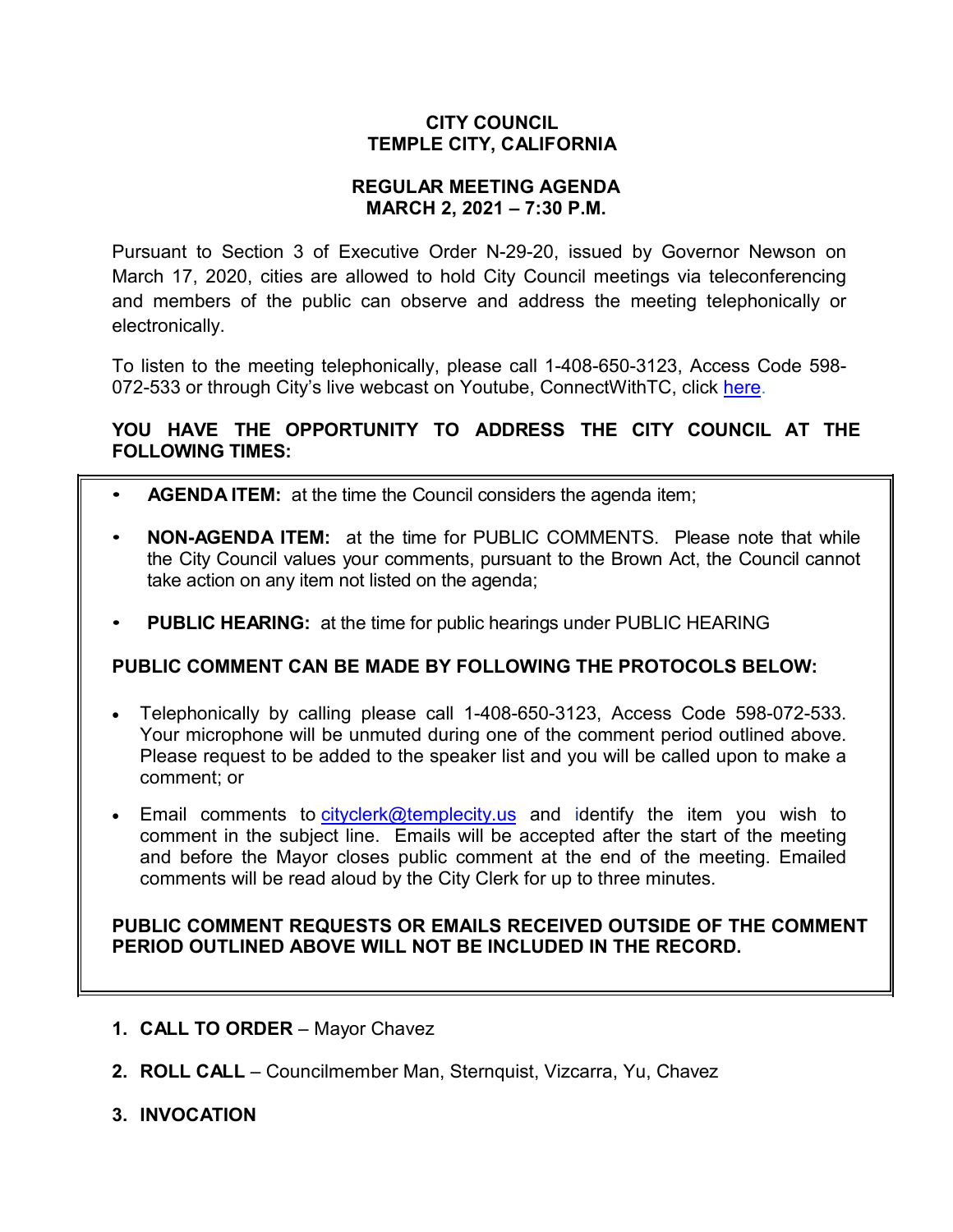City Council Agenda March 2, 2021 Page 2 of 7

# **4. PLEDGE OF ALLEGIANCE**

# **5. CEREMONIAL MATTERS – PRESENTATIONS**

### A. CITY COUNCIL REORGANIZATION

- 1) Remarks by outgoing Mayor
- 2) City Clerk calls for nominations for the seat of Mayor
- 3) New Mayor calls for nominations for the seat of Mayor Pro Tem
- 4) Presentation to new Mayor, Mayor Pro Tem, and outgoing Mayor
- 5) Councilmember Comments
- 6) New Mayor Remarks

# **6. PUBLIC COMMENTS ON ITEMS NOT LISTED ON THE AGENDA**

The City Council will now hear public comments regarding items **not listed** on the agenda. The procedure to address the City Council is highlighted on the first page of this agenda. This section is limited to 30 minutes total.

### **7. CONSENT CALENDAR**

All Consent Calendar items may be approved in a single motion as recommended unless removed for further discussion. If members of the City Council or persons in the audience wish to discuss any matters listed on the Consent Calendar, please address them at this time.

Recommendation: Approve Items A and J per recommendations.

#### A. APPROVAL OF MINUTES

The City Council is requested to review and approve:

- 1. The Minutes of the Special [City Council Meeting of January 27, 2021;](https://ca-templecity.civicplus.com/DocumentCenter/View/15842/02_7A1_CCM---2021-01-27-Sheriff-Monthly) and
- 2. [The Minutes of the Regular City Council Meeting of February 16, 2021.](https://ca-templecity.civicplus.com/DocumentCenter/View/15843/03_7A2_CCM---2021-02-16)

#### Recommendation: Approve.

B. [SECOND READING AND ADOPTION OF ORDINANCE 21-1053 ORDINANCE](https://ca-templecity.civicplus.com/DocumentCenter/View/15844/04_7B_Solid-Waste-Ordinance_Staff-Report_2nd-Reading-and-Adoption-of-Ordinance-21-1053_final-w-Attachment)  [REPEALING TITLE 6, CHAPTER 2, ARTICLE C –](https://ca-templecity.civicplus.com/DocumentCenter/View/15844/04_7B_Solid-Waste-Ordinance_Staff-Report_2nd-Reading-and-Adoption-of-Ordinance-21-1053_final-w-Attachment) "GARBAGE AND RUBBISH [DISPOSAL" AND TITLE 6, CHAPTER 2, ARTICLE D –](https://ca-templecity.civicplus.com/DocumentCenter/View/15844/04_7B_Solid-Waste-Ordinance_Staff-Report_2nd-Reading-and-Adoption-of-Ordinance-21-1053_final-w-Attachment) "INTEGRATED WASTE [MANAGEMENT PROGRAM" OF THE TEMPLE CITY MUNICIPAL CODE AND](https://ca-templecity.civicplus.com/DocumentCenter/View/15844/04_7B_Solid-Waste-Ordinance_Staff-Report_2nd-Reading-and-Adoption-of-Ordinance-21-1053_final-w-Attachment)  [ADDING TITLE 6, CHAPTER 2, ARTICLE C –](https://ca-templecity.civicplus.com/DocumentCenter/View/15844/04_7B_Solid-Waste-Ordinance_Staff-Report_2nd-Reading-and-Adoption-of-Ordinance-21-1053_final-w-Attachment) "SOLID WASTE MANAGEMENT" [TO THE TEMPLE CITY MUNICIPAL CODE.](https://ca-templecity.civicplus.com/DocumentCenter/View/15844/04_7B_Solid-Waste-Ordinance_Staff-Report_2nd-Reading-and-Adoption-of-Ordinance-21-1053_final-w-Attachment)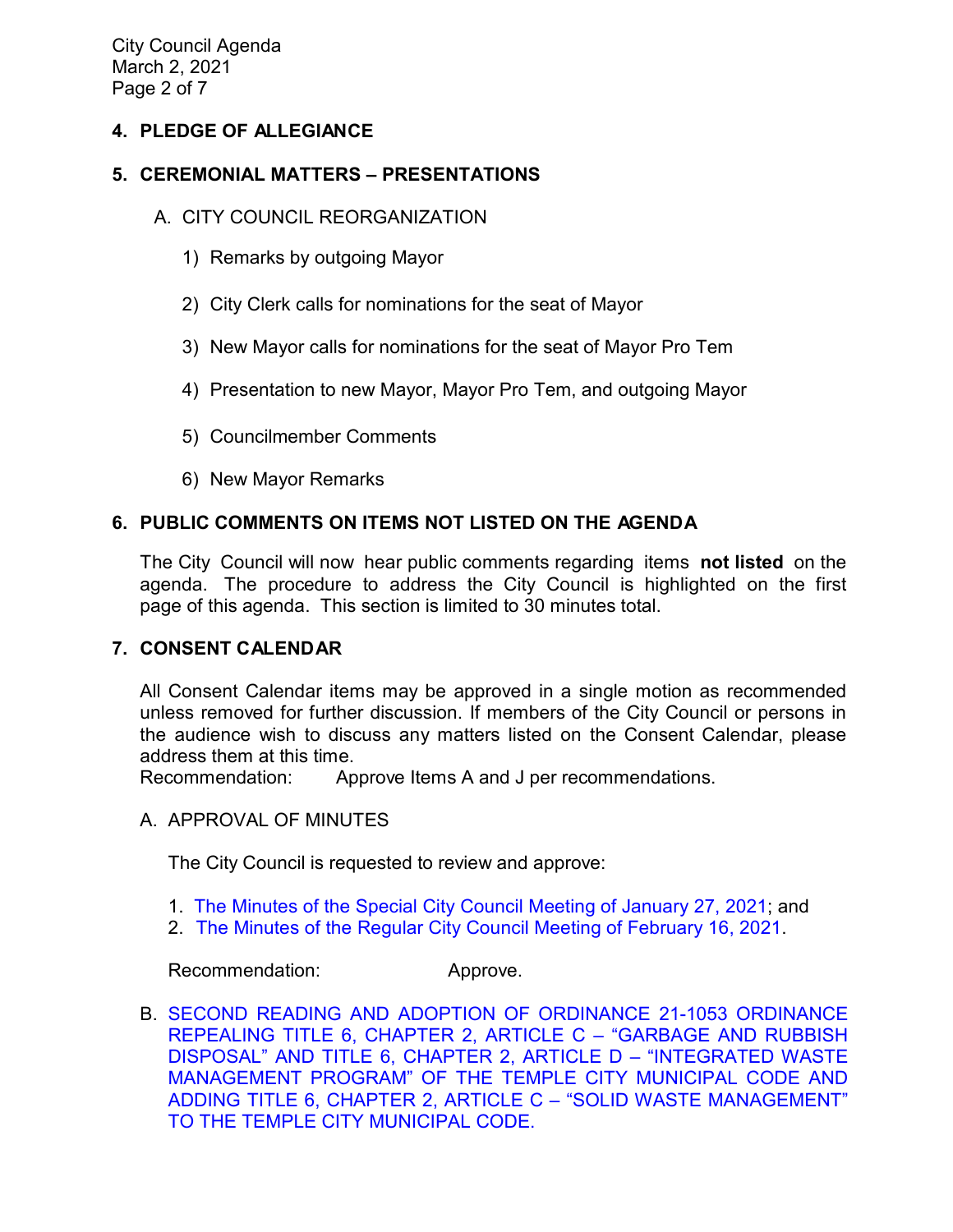The City Council is requested waive further reading and adopt Ordinance No. 21- 1053.

Recommendation: Waive further reading and adopt Ordinance No. 21-1053 (Attachment "A") repealing Title 6, Chapter 2, Article C – "Garbage And Rubbish Disposal" and Title 6, Chapter 2, Article D – "Integrated Waste Management Program" of the Temple City Municipal Code and adding Title 6, Chapter 2, Article C – "Solid Waste Management" to the Temple City Municipal Code.

#### C. [ADOPT RESOLUTION NO. 21-5514, APPROVING THE AREA D REGIONAL](https://ca-templecity.civicplus.com/DocumentCenter/View/15845/05_7C_Area-D_Staff-Report_Approval-of-Area-D-Regional-CERT-Mutual-Aid-Agreement_final-w-attachments)  [COMMUNITY EMERGENCY RESPONSE TEAM \(CERT\)](https://ca-templecity.civicplus.com/DocumentCenter/View/15845/05_7C_Area-D_Staff-Report_Approval-of-Area-D-Regional-CERT-Mutual-Aid-Agreement_final-w-attachments) MUTUAL AID [AGREEMENT](https://ca-templecity.civicplus.com/DocumentCenter/View/15845/05_7C_Area-D_Staff-Report_Approval-of-Area-D-Regional-CERT-Mutual-Aid-Agreement_final-w-attachments)

Approval of the Area D Regional CERT Mutual Aid Agreement will increase the City's access to a cadre of trained CERT volunteers to assist with pre-planned events, emergencies, and disasters in the City.

Recommendation:

- 1. Adopt Resolution No. 21-5514 approving the Area D Regional CERT Mutual Aid Agreement; and
- 2. Authorize the City Manager to execute the Agreement.
- D. [FOURTH AMENDMENT TO THE CONSULTANT SERVICES AGREEMENT](https://ca-templecity.civicplus.com/DocumentCenter/View/15846/06_7D_ECS_Attachment-A_4th-amendment-to-agreement_-annual-software-support-and-related-services_2021-05-01-to-2022-05-01_final-w-attachments)  [WITH ECS IMAGING, INC. FOR CITY'S ELECTRONIC CONTENT](https://ca-templecity.civicplus.com/DocumentCenter/View/15846/06_7D_ECS_Attachment-A_4th-amendment-to-agreement_-annual-software-support-and-related-services_2021-05-01-to-2022-05-01_final-w-attachments)  [MANAGEMENT SOFTWARE AND ANNUAL MAINTENANCE AND RELATED](https://ca-templecity.civicplus.com/DocumentCenter/View/15846/06_7D_ECS_Attachment-A_4th-amendment-to-agreement_-annual-software-support-and-related-services_2021-05-01-to-2022-05-01_final-w-attachments)  **[SERVICES](https://ca-templecity.civicplus.com/DocumentCenter/View/15846/06_7D_ECS_Attachment-A_4th-amendment-to-agreement_-annual-software-support-and-related-services_2021-05-01-to-2022-05-01_final-w-attachments)**

Approval of a fourth amendment to the Consultant Services Agreement with ECS will allow staff to continue providing public access to City's public records online.

Recommendation:

- 1. Approve the fourth amendment to the Consultant Services Agreement with ECS Imaging, Inc. (ECS) (Attachment "A"), for City's electronic content management software (i.e., Laserfiche) and annual maintenance and related services; and
- 2. Authorize the City Manager to sign the Third Amendment.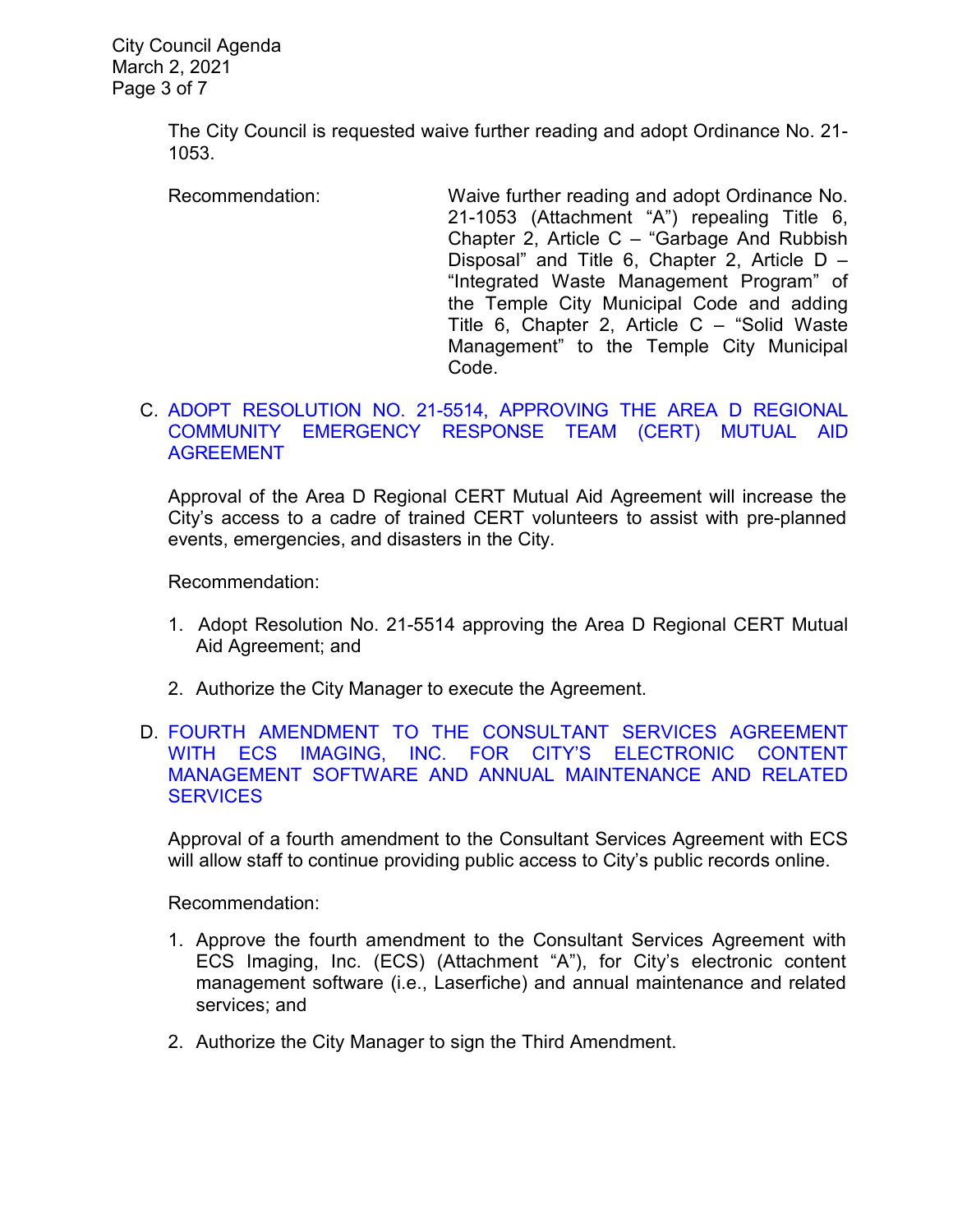### E. [ADOPTION OF RESOLUTION NO. 21-5516 AMENDING THE CITY'S RECORDS](https://ca-templecity.civicplus.com/DocumentCenter/View/15848/07_7E_Record-Retention-Schedule-2021_Staff-Report_final-w-Attachment-A)  [RETENTION SCHEDULE](https://ca-templecity.civicplus.com/DocumentCenter/View/15848/07_7E_Record-Retention-Schedule-2021_Staff-Report_final-w-Attachment-A)

Having an updated record retention schedule is crucial and can help reduce current and future records storage costs, eliminate duplication of records, increase efficiency and take advantage of current technology and changes in law.

Recommendation: The City Council is requested to adopt Resolution No. 21-5516 adopting the City's amended Records Retention Schedule.

### F. [ACCEPT PROJECT COMPLETION FOR LAS TUNAS DRIVE PAVEMENT](https://ca-templecity.civicplus.com/DocumentCenter/View/15849/08_7F_Las-Tunas-Dr-Rehab_STAFF-REPORT_Phase-1-completion-P20-05_final-w-attachment)  [REHABILITATION, PHASE 1, FROM WEST CITY LIMIT TO SULTANA AVENUE,](https://ca-templecity.civicplus.com/DocumentCenter/View/15849/08_7F_Las-Tunas-Dr-Rehab_STAFF-REPORT_Phase-1-completion-P20-05_final-w-attachment)  [CIP NO. P20-05](https://ca-templecity.civicplus.com/DocumentCenter/View/15849/08_7F_Las-Tunas-Dr-Rehab_STAFF-REPORT_Phase-1-completion-P20-05_final-w-attachment)

Asphalt rehabilitation activities on Las Tunas Road from West City Limit to Sultana Avenue, as part of Phase I improvements, are now complete and confirmed by the City Engineer.

Recommendation:

- 1. Accept project completion for the Las Tunas Drive Pavement Rehabilitation, Phase 1, From West City Limit To Sultana Avenue Project as performed by All American Asphalt for a total amount of \$564,689.62;
- 2. Authorize the City Manager to file a project Notice of Completion with the County of Los Angeles Registrar-Recorder; and
- 3. Authorize the City Manager to release a retention payment of \$28,234.48 to All American Asphalt within 35 days following recordation of the Notice of Completion.

### G. [AUDIT REPORTS FOR PROPOSITION A, PROPOSITION C, MEASURE R,](https://ca-templecity.civicplus.com/DocumentCenter/View/15839/09_7G_LACMTA_Staff-Report-AUDIT-MTA-PROP-A-C-MEASURE-R--M--TDA-3-2-21-SP-Edits_final-w-attachment)  [TRANSPORTATION DEVELOPMENT ACT ARTICLE 3 AND MEASURE M FOR](https://ca-templecity.civicplus.com/DocumentCenter/View/15839/09_7G_LACMTA_Staff-Report-AUDIT-MTA-PROP-A-C-MEASURE-R--M--TDA-3-2-21-SP-Edits_final-w-attachment)  [FISCAL YEAR \(FY\) 2019-20](https://ca-templecity.civicplus.com/DocumentCenter/View/15839/09_7G_LACMTA_Staff-Report-AUDIT-MTA-PROP-A-C-MEASURE-R--M--TDA-3-2-21-SP-Edits_final-w-attachment)

The City is in compliance with all requirements of the Los Angeles County Metropolitan Transportation Authority's (LACMTA) Funding and Allocation Guidelines. In the auditor's opinion, the financial statements of Prop A, Prop C, Measure R, TDA and Measure M were presented fairly and in accordance with accounting principles generally accepted in the United States of America.

Recommendation: Receive and file FY 2019-20 Proposition A, Proposition C, Measure R, Transportation Development Act Article 3 and Measure M Audit Reports.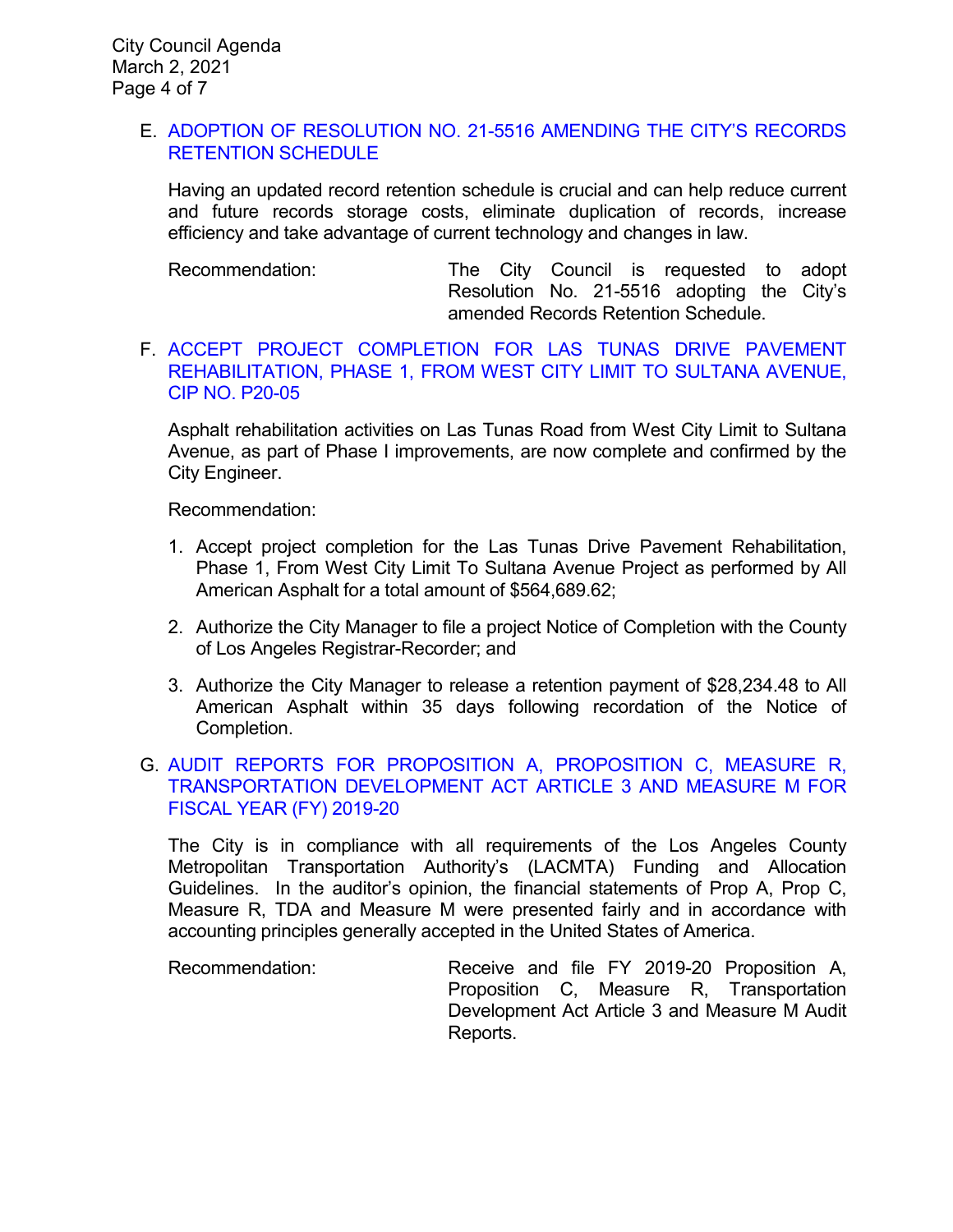### H. [ADOPTION OF RESOLUTION NO. 21-5515 ORDERING THE ENGINEER'S](https://ca-templecity.civicplus.com/DocumentCenter/View/15850/10_7H_LLD_Staff-Report-Order-of-LLD-Engineer-Report-FY2122_v2_final-2021-02-27_final-w-attachment)  [REPORT TO ESTABLISH LIGHTING AND MAINTENANCE DISTRICT](https://ca-templecity.civicplus.com/DocumentCenter/View/15850/10_7H_LLD_Staff-Report-Order-of-LLD-Engineer-Report-FY2122_v2_final-2021-02-27_final-w-attachment)  [ASSESSMENT RATES FOR FISCAL YEAR 2021-2022](https://ca-templecity.civicplus.com/DocumentCenter/View/15850/10_7H_LLD_Staff-Report-Order-of-LLD-Engineer-Report-FY2122_v2_final-2021-02-27_final-w-attachment)

Pursuant to the 1972 State Lighting and Landscape Act, an engineer's report must be prepared for each fiscal year in which assessments are levied and collected for the City's Lighting and Maintenance District (District). The engineer's report identifies eligible program expenditures, establishes the District's operating budget, updates individual property assessments, and documents the City's compliance with all applicable laws.

Recommendation: Adopt Resolution No. 21-5515 ordering the preparation of the Lighting and Maintenance Assessment District annual engineer's report for Fiscal Year (FY) 2021-2022.

### I. PETTY [CASH REPORT](https://ca-templecity.civicplus.com/DocumentCenter/View/15840/11_7I_Petty-Cash-Report-3-2-21)

The City Council is requested to receive and file the Petty Cash Report.

Recommendation: Receive and file.

### J. [ADOPTION OF RESOLUTION NO. 21-5517](https://ca-templecity.civicplus.com/DocumentCenter/View/15841/12_7J_Warrant-Register-30221_final-w-attachment) APPROVING PAYMENT OF BILLS [FOR FISCAL YEAR 2020-21](https://ca-templecity.civicplus.com/DocumentCenter/View/15841/12_7J_Warrant-Register-30221_final-w-attachment)

The City Council is requested to adopt Resolution No. 21-5517 authorizing the payment of bills.

Recommendation: Adopt Resolution No. 21-5517.

### **8. PUBLIC HEARING** – None

### **9. UNFINISHED BUSINESS** – None

#### **10. NEW BUSINESS**

### A. [AWARD OF CONTRACT FOR THE PRIMROSE PARK PROJECT](https://ca-templecity.civicplus.com/DocumentCenter/View/15863/13_10A_Primrose-Park-Project_Award-of-Contract---final-w-attachments) (P21-01)

The City Council is requested to award contracts for the Primrose Park Project.

Presenter: Parks and Recreation Director

Recommendation:

1. Award a Public Works Contract (Contract) to CEM Construction Corp (Attachment "A") as the lowest responsible bidder for the Primrose Park Project (P-21-01) and authorize the City Manager to execute the Contract in an amount of \$2,470,087.50;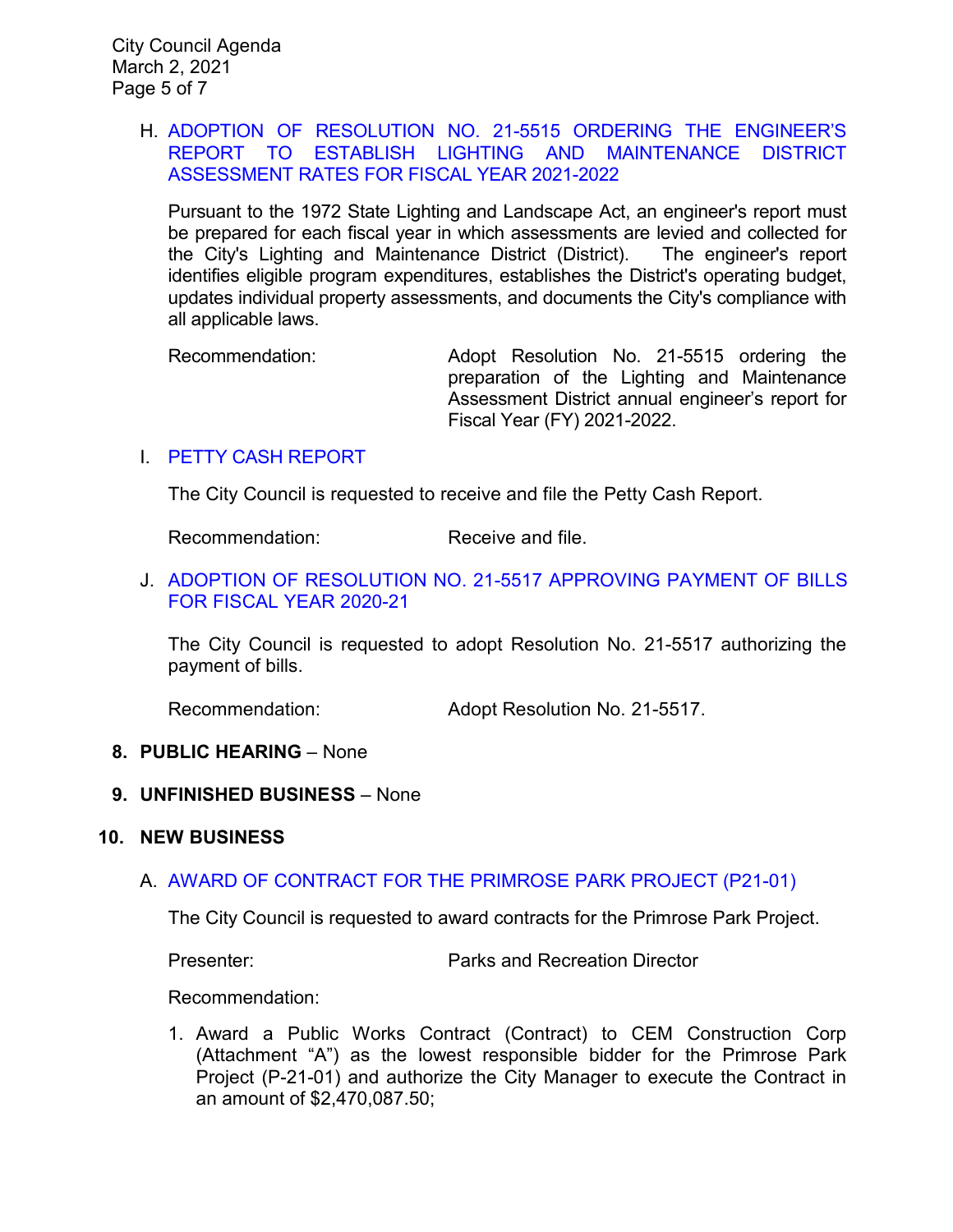City Council Agenda March 2, 2021 Page 6 of 7

- 2. Award a Contract for Direct Purchasing of Playground Equipment thru CMAS (State of California Multiple Award Schedules Program) and authorize the City Manager to execute the Contract in an amount not to exceed \$421,617.30;
- 3. Authorize 10% of the awarded contract amounts as contingency allowance to be used if necessary; and
- 4. Direct staff to seek value engineering opportunities after award of contract to lowest responsible bidder and CMAS playground vendor.

# **11. UPDATE FROM CITY MANAGER**

# **12. UPDATE FROM CITY ATTORNEY**

# **13. COUNCIL REPORTS REGARDING AD HOC OR STANDING COMMITTEE MEETINGS**

- A. SCHOOL DISTRICT/CITY STANDING COMMITTEE (Councilmember Man and Councilmember Chavez) – Formed 1/3/2012
- B. LAS TUNAS DOWNTOWN REVITALIZATION STANDING COMMITTEE (Councilmember Chavez and Councilmember Yu) – Formed 2/18/2014
- C. FUTURE DEVELOPMENT OF CITY PROPERTIES STANDING COMMITTEE (Councilmember Yu and Councilmember Man) – Formed 2/18/2014
- D. AUDIT STANDING COMMITTEE (Councilmember Chavez and Councilmember Yu) – Formed 7/15/2014
- E. FACILITIES, PUBLIC WORKS, AND INFRASTRUCTURE STANDING COMMITTEE (Councilmember Yu and Councilmember Man) – Formed 4/4/2017
- F. PRIMROSE PARK ART ELEMENT AD HOC (Councilmember Vizcarra and Councilmember Yu) – Formed 5/19/20

# **14. COUNCIL ITEMS SEPARATE FROM THE CITY MANAGER'S REGULAR AGENDA**

- A. COUNCILMEMBER CHAVEZ
- B. COUNCILMEMBER MAN
- C. COUNCILMEMBER STERNQUIST
- D. COUNCILMEMBER VIZCARRA